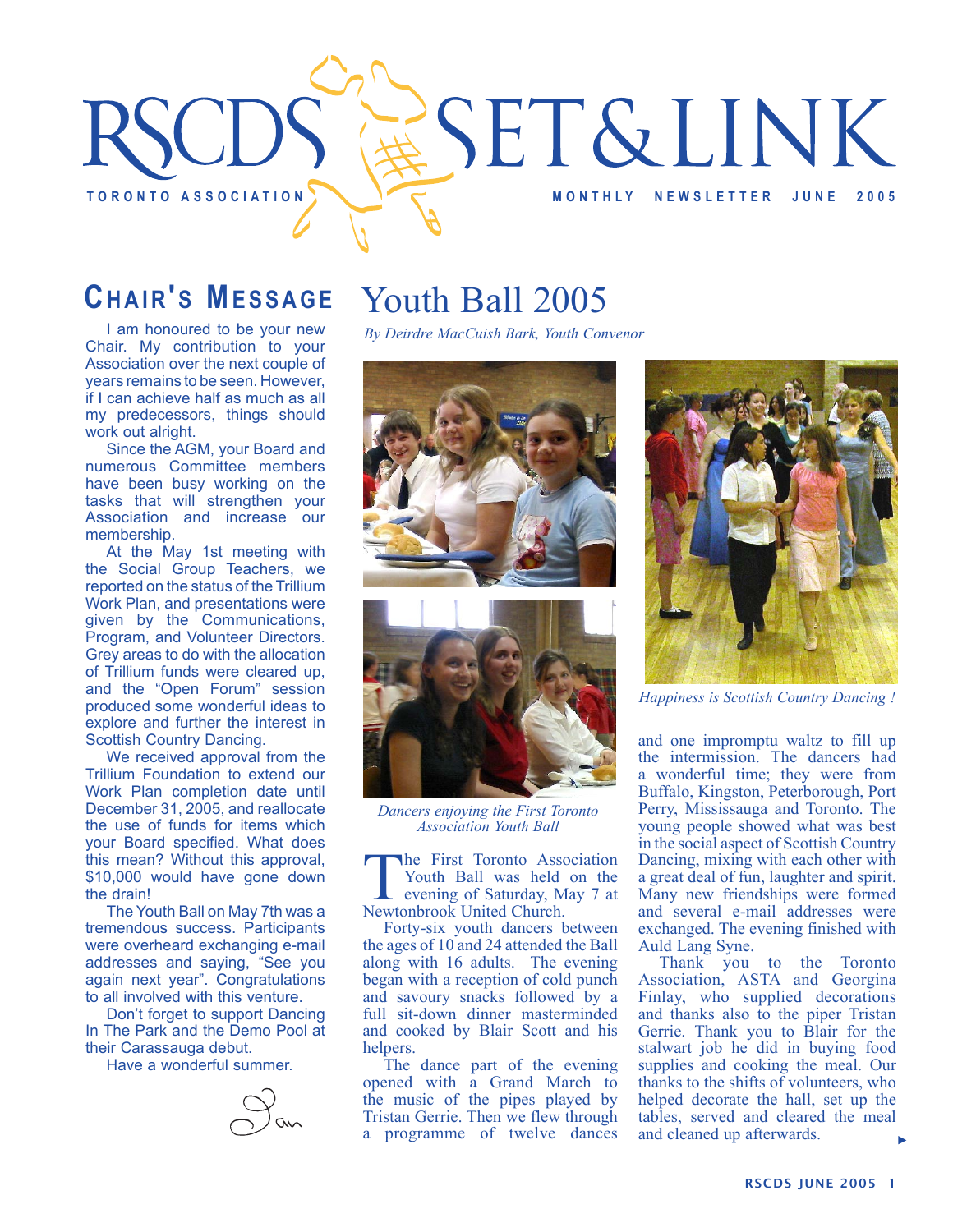*Continued from front page*



Finally, a big thank you to the Youth Committee who planned the evening from its beginnings.

When asked, the young dancers said they would like to see it happen again. Success!

### **Do-Wop Kings Debut for RSCDS Toronto**

Thinking SCD music? Bobby Brown and The Scottish Accent come to mind. Thinking of Elvis, the Platters, jive and swing? How about the Do-Wops?

Bobby Brown and The Scottish Accent are well known for their fabulous Scottish Country Dance music. Perhaps less well known is their experience in other musical genres. Now Toronto area Scottish Country Dancers will have an opportunity to see members of The Scottish Accent playing a completely different style! Two years ago, drummer and vocalist Warren Beasley mounted a fund raising event featuring the pop music of the 1950's with the newly formed "Do-Wop Kings", who have generously offered to perform a similar fund-raiser for Toronto RSCDS.

So, come and dance to the music of the 50's featuring the "Do-Wop Kings" (members of The Scottish Accent band and friends) with a mixture of early Rock & Roll music and ballads. This dance evening featuring Hits of the 50's will be held at the Argonaut Club (1225 Lakeshore Blvd. West, just west of Jamieson) on Friday, October 21, 2005, at 8 p.m. This is a great opportunity for RSCDS members, guests and friends to see a new side to members of The Scottish Accent, to support RSCDS activities and to enjoy a fun night dancing (not SCD!) to music from the 1950's. More details will be available as tickets go on sale in September. Mark your calendars for a great evening you won't want to miss, and start looking for your poodle skirts and letter sweaters or leather jacket and saddle shoes!

### **Golden Anniversary**

s you already know, RSCDS Toronto Scottish Country Dance Association<br>will be observing its fiftieth anniversary during the dancing year 2007-<br>2008. One major event for the year will be the selection of a Signature<br>Dance fo will be observing its fiftieth anniversary during the dancing year 2007- 2008. One major event for the year will be the selection of a Signature Dance for the celebrations. Therefore, with the approval of the Board, your committee announces a competition (open only to RSCDS Toronto Association members) for the devising of a "signature dance" for the 50th Anniversary celebrations. Only one submission per member will be permitted, and that submission will be a Jig, Reel or Strathspey of any length and of any configuration. The submissions will be judged anonymously by a committee made up of an equal number of teachers and non-teacher dancers, and each of the submissions will be danced. The deadline for submission is February 28, 2006. The evaluations will take place during March, April and May. The final selection will be made by June 2006. It is the suggestion of the committee that the selected dance be included in the monthly dance programmes for the season 2007-2008, and that it be the "theme dance" for the 2008 Tartan Ball. Bobby Brown has agreed to compose a tune for the dance when it is selected.

Look for more information on this and other anniversary events in upcoming issues of Set & Link.

# **Happiness**

*Submitted by David Grant H.I.S.C.D!*

**Westerday, I was reading some copies of the New Zealand Scottish Country Dancer that had been given to Betty by Margaret** copies of the New Zealand Scottish Country Dancer that had been given to Betty by Margaret McClean many years ago. In the 1961 issue I found the following letter:

Dear New Zealand and Friends,

When Miss Stewart and I launched the Scottish Country Dance Society, we envisaged Scotland learning and enjoying once more her lovely old national dances, but we never dreamed of our effort spreading across the world and becoming part of the life of Scots overseas. It thrills me tremendously to think of you all meeting together all these thousands of miles away to dance and enjoy the good old Scottish dances.

I should like to say one or two things to you.

First of all remember that "happiness" is the main object and if your dancing doesn't give a real feeling of social gaiety then there is something wrong.

At the same time the Royal Scottish Country Dance Society has had to set standards. If you could envisage the terrible way in which the dances were being performed when we began to revive them, you would realize how necessary these standards of technique and performance are if the dances are to live. Another reason for these standards is that should people from various parts of the world meet, they should find that they have all been able to do the same thing and can join in with any company.

After all, we can enjoy the dances though we may not be Pavlovas; but truly, the better that you do them, the more you can enjoy them. Technique is not dancing taken by itself. We need the feeling, thought for others, good phrasing and a real love for music.

May you have a lovely Summer School. I will be thinking of you with much interest and with much affection.

Jean Milligan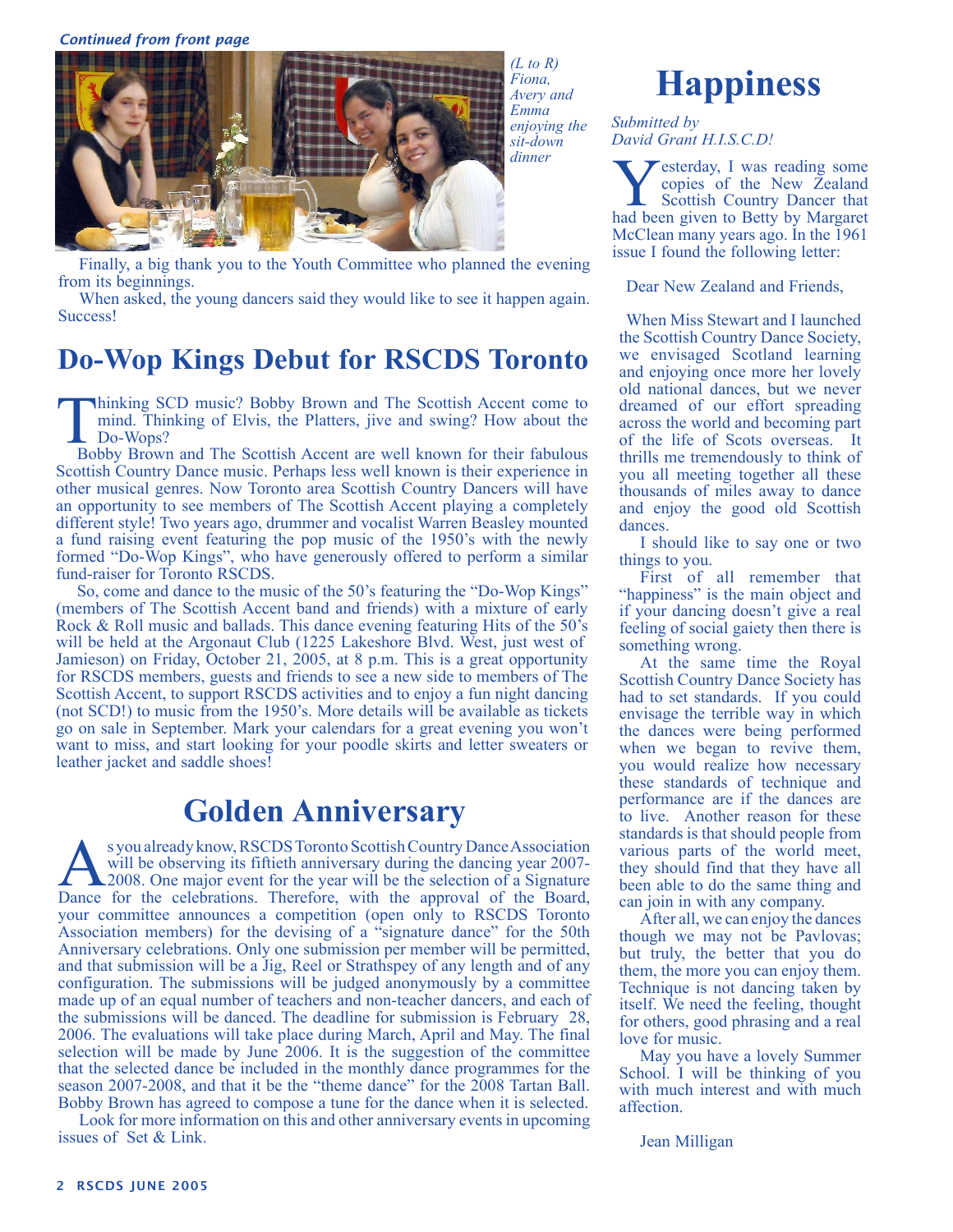# **Upcoming Events**

JUNE 7-28, 2005, Dancing in the Park at Edwards Gardens, corner of Leslie St. and Lawrence Av., every Tuesday from 7:00 p.m. to dusk. Music by Bobby Brown and The Scottish Accent. Contact John Holmberg 416- 694-1218. Call 416-410-7078 after 4:00 p.m. on Tuesdays for notification of cancellations due to weather. Check www.rscdstoronto.org for the programme and crib sheets.

JUNE 11, 2005, Banks O'Couchiching Scottish Ball, Orillia. Music by Bobby Brown and The Scottish Accent. Reservations by May 13th. Contact Donna Gowland 705-325- 6623; dmgowland@encode.com or Linda Ashe 705-487-5868; lindaa@osonic.com

JUNE 23-AUGUST 4, 2005, Summer Dancing every Thursday evening at breezy Seeley Hall, Trinity College, 6 Hoskin Av, University of Toronto. Various guest teachers will brief the dances. Contact Paul Barber 416-534-0516; visit www3.sympatico.ca/ barber/malcolmson.

JULY 3-8, 2005, Thistle School of Scottish Country Dancing's 25th year at Lees McRae College, North Carolina. Teachers are John and J'ina Middleton, Hamilton, ON; Keith Bark, Mississauga, ON; Mary MacConnell and David Gilliam, NC; Elizabeth Lee Barnes, Washington, DC. Music by Bobby Brown & The Scottish Accent and Peter Campbell. Followed by the Grandfather Mountain Highland Games. Contact Elizabeth Lee Barnes 202-966-3595; thistledance@starpower.net.

JULY 4-8, 2005, A fun-filled week of Scottish Country Dancing for intermediate and advanced dancers at Haliburton School of the Arts, Haliburton, ON. Instructor is Mike Turner. For information visit www.Ha liburtonSchoolofTheArts.ca For registration call 1-866-353-6464 and ask for Haliburton campus.

JULY 16, 2005, White Heather Ball in the Highlands of Durham at the Scugog Community Centre, Port Perry. Dinner followed by entertainment and dancing. Music by Bobby Brown and The Scottish Accent. Contact Marjorie 905-649-3532; mmason@bellnet.ca or Stewart 905-985- 6573; tartanshop@on.aibn.com.

AUGUST 20, 2005, 2:00 p.m., Woodglen Scottish Country Dancers 3rd Annual Summer Dance at Harcourt Park Community Centre (between Haliburton & Bancroft).

Contact Ron & Betty 416-698-2760 (city); 705-44-9021 (cottage).

SEPTEMBER 10, 2005, 8:00 p.m., The Toronto Association's Monthly Dance at Crescent School. Check the web site and the September issue of Set & Link for more information.

FEBRUARY 18, 2006, The 43rd Annual Tartan Ball at the Fairmont Royal York Hotel, Toronto.

FEBRUARY 25, 2006, The Oakville Scottish Country Dance Group's 50th Anniversary Ball at Le Dome in Oakville. Music by Bobby Brown and The Scottish Accent. Contact Liz Walton 905-338-0798; mjewalton@sprint.ca.

### The Many Faces of Markham

The Petronella Scottish Country<br>
Dancers of Thornhill were<br>
pleased to be invited to<br>
participate in a multiracial variety Dancers of Thornhill were participate in a multiracial variety show at Markham Theatre in early April, sponsored by the Markham Race Relations Committee.

The purpose of the event was to bring together singers, dancers and musicians for a show that would highlight the numerous ethnic groups located in the Markham area. In addition to SCD, the evening's programme featured Chinese musicians playing ancient instruments, Hindu singers and dancers, Spanish flamenco dancers, Punjabi dancers, an Italian singer, a Jewish Klezmer band (a form of Middle Eastern jazz) and several others.

In the Petronella team's first performance, we demonstrated the "Blooms of Bon Accord" followed by an abbreviated version of "Bonnie Stronshiray". Our second performance featured "The Piper & The Penguin" and "The Robertson Rant". The evening's house was jam-packed and the enthusiastic audience included several political dignitaries, amongst them, Don Cousens, the Mayor of Markham.

All in all, good visibility for Scottish Country Dancing was achieved on this entertaining occasion in Markham.

*Submitted by Barry Pipes*

### *Scottish Fiddle Orchestra*

*July 16th, 2005 – 8pm*

*Hummingbird Centre for the Performing Arts*

*Phone 416-872-2262 for tickets OR for groups of 14 or more 416-393-7463!* 

*Quote the word 'fiddler' when buying tickets to receive 15% off! Quote the name 'Jennifer' when buying group tickets to receive a free ticket!*

*www.hummingbirdcentre.com*

**Please note that the Annual Conference Weekend and AGM for the Royal Scottish Country Dance Society will take place on November 4-6, 2005 (AGM Saturday 5th).** The dates given in last month's newsletter were based on incorrect information provided to us by Edinburgh and they apologize for any inconvenience. Anyone requiring details of the weekend's events and activities can contact Brenda Hurst 416-925-6982.

### Mark your calendars! **The Toronto Workshop**

will be held on Saturday, November 12, 2005. 9:00 a.m. to 3:30 p.m. Teachers will be Ellie Briscoe, Mel Briscoe and J'ina Middleton. Music by Bobby Brown, Laird Brown and Fred Moyes. Contact Theresa Malek 416-535-4447 theresamalek@rogers.com

*If you have an event that you would like posted in our Upcoming Events, contact Christine Bowers.*